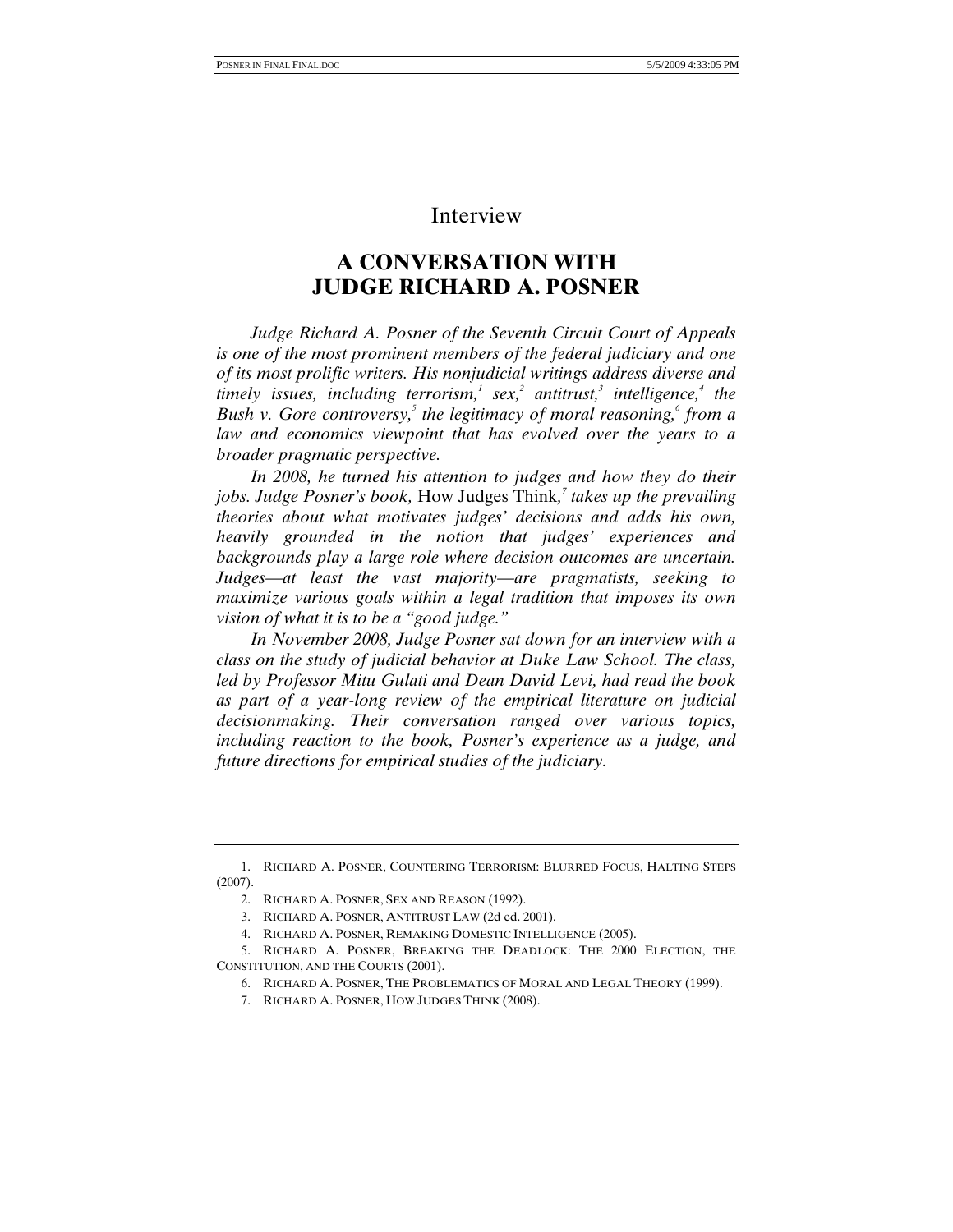QUESTION: I am curious about the feedback you received from judges on your book. Are they hostile to the idea of studying judges? Given the provocative title and subject matter, I'm guessing that there must have been much discussion of your book in the judicial community.

JUDGE POSNER: I have received very little feedback from judges. I don't think that judges do much reading—at least, not much secondary reading. The ordinary judicial job itself requires a great amount of reading. Most judges probably figure that that is enough.

I have personal friends whom I have talked to about these issues; people like Michael Boudin and Steve Breyer. But generally the judicial community is not like the academic community. Judges, my sense is, do not spend a great deal of time reflecting about what they do and why they do it in the ways that they do it. Think about continuing legal education for judges. It tends to be vocational. There will be lectures about particular substantive areas of law, but rarely, if ever, will there be lectures or discussions of the research on the study of judges.

QUESTION: Our impression is that at least some judges are familiar with the portion of your book that tackles the question of whether judicial salaries should be raised. At least one of them suggested you were perhaps not as concerned about an increased salary because of the large amount of money you likely make from royalties on your books. Is that the case?

JUDGE POSNER [chuckling]: I'm sorry that my views on the salary question displeased some. I don't make very much at all in terms of royalties on my books. They are not big sellers. And I don't write them in the hope of making royalties. It is just mainly academic writing.

QUESTION: Who was your intended audience for the book?

JUDGE POSNER: Most people write for themselves. Academic writing, which is what this was, is not focused on an audience. I try to write very simply. Beyond that, I don't have a precise sense of audience. Maybe law professors, law students, and political scientists. Not much more than that. I didn't expect judges to be that interested.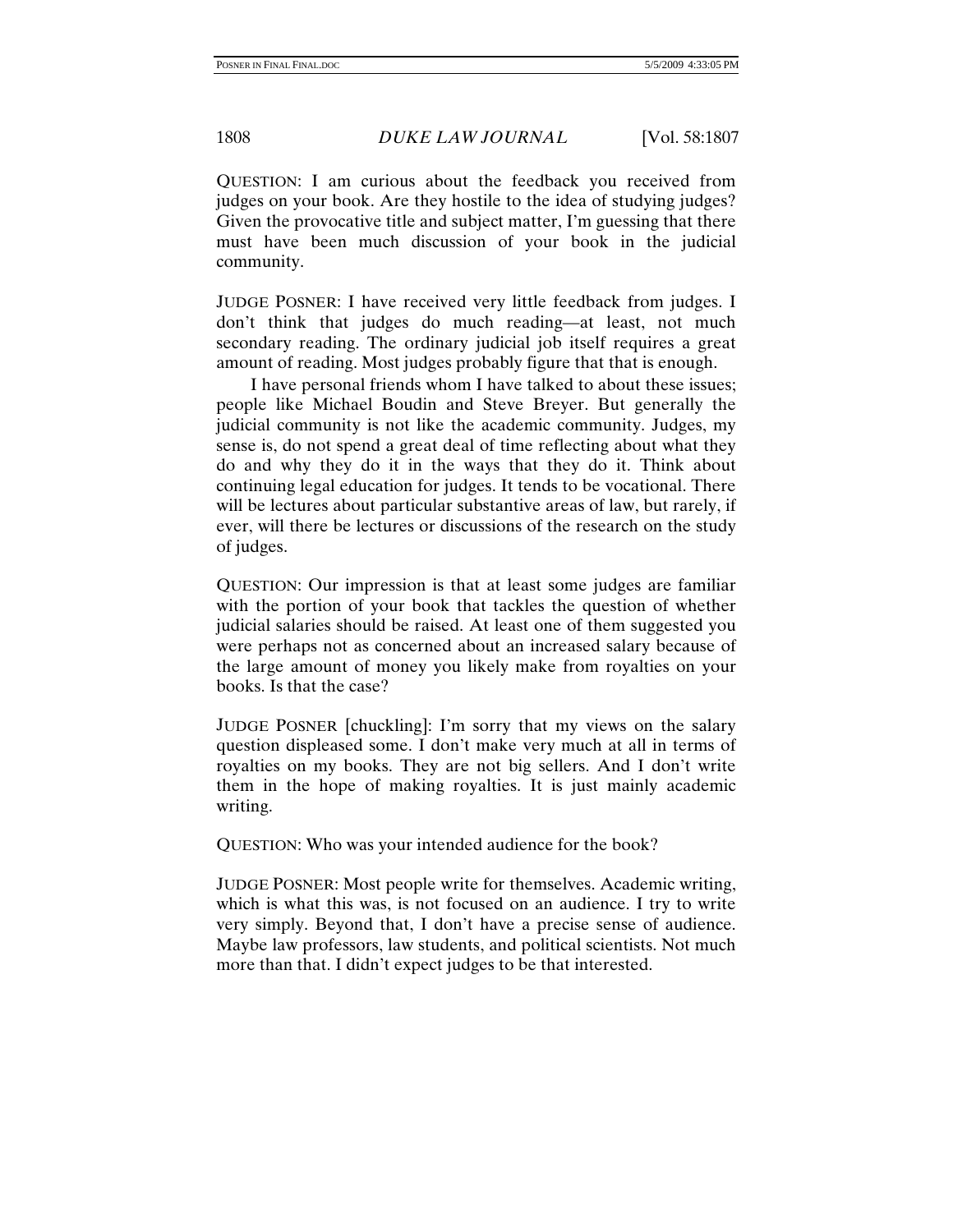QUESTION: I'd like to ask about the "good judge" concept. The book attaches a great deal of weight to that concept. When we see judges acting outside acceptable bounds, is that because the good judge conception has failed to constrain?

JUDGE POSNER: I don't think many judges are cynical. I don't think many would say, "I will do something different from what I am supposed do as a judge because I can get away with it." But that is true in all jobs. If serious, the job holder tries to do a good job. If a judge goes out of bounds, it might be because he thinks it is terribly important to do so. The job description is sufficiently loose. You can do a lot.

Judge Reinhardt, on the Ninth Circuit, for example, is a very smart judge with a terrible reversal rate at the Supreme Court. But he ploughs ahead. He does not have that much respect for the Supreme Court. But he does not think of himself as an irresponsible judge. On the Supreme Court, there were judges like Blackmun and Douglas who pushed at the boundaries. Douglas, he really pushed the envelope.

QUESTION: In the first part of your book you focus on how judges mostly federal circuit judges—make decisions as whole human beings, not just political actors. But in the second half of the book you turn to the Supreme Court, and you treat the Justices as purely political decisionmakers. Is there a reason for this discrepancy, and do you think it would make sense to apply your analysis in the first part of the book to the Court?

JUDGE POSNER: There are two ways in which personality affects Supreme Court Justices. The first has to do with temperament. Take, for example, Blackmun. He was very emotional. Much of what he did resulted from his emotional reactions to cases. O'Connor, in turn, was very offended by how she was treated by Scalia.

The second way has to do with the differential preference for rules and standards. Some want rules and others care less about those rules. Breyer is clearly more comfortable with loose standards. In the Eldred<sup>8</sup> case, for example, the Supreme Court said in effect that "limited times" just meant short of infinite. Breyer wanted instead a

 <sup>8.</sup> Eldred v. Ashcroft, 537 U.S. 186 (2003).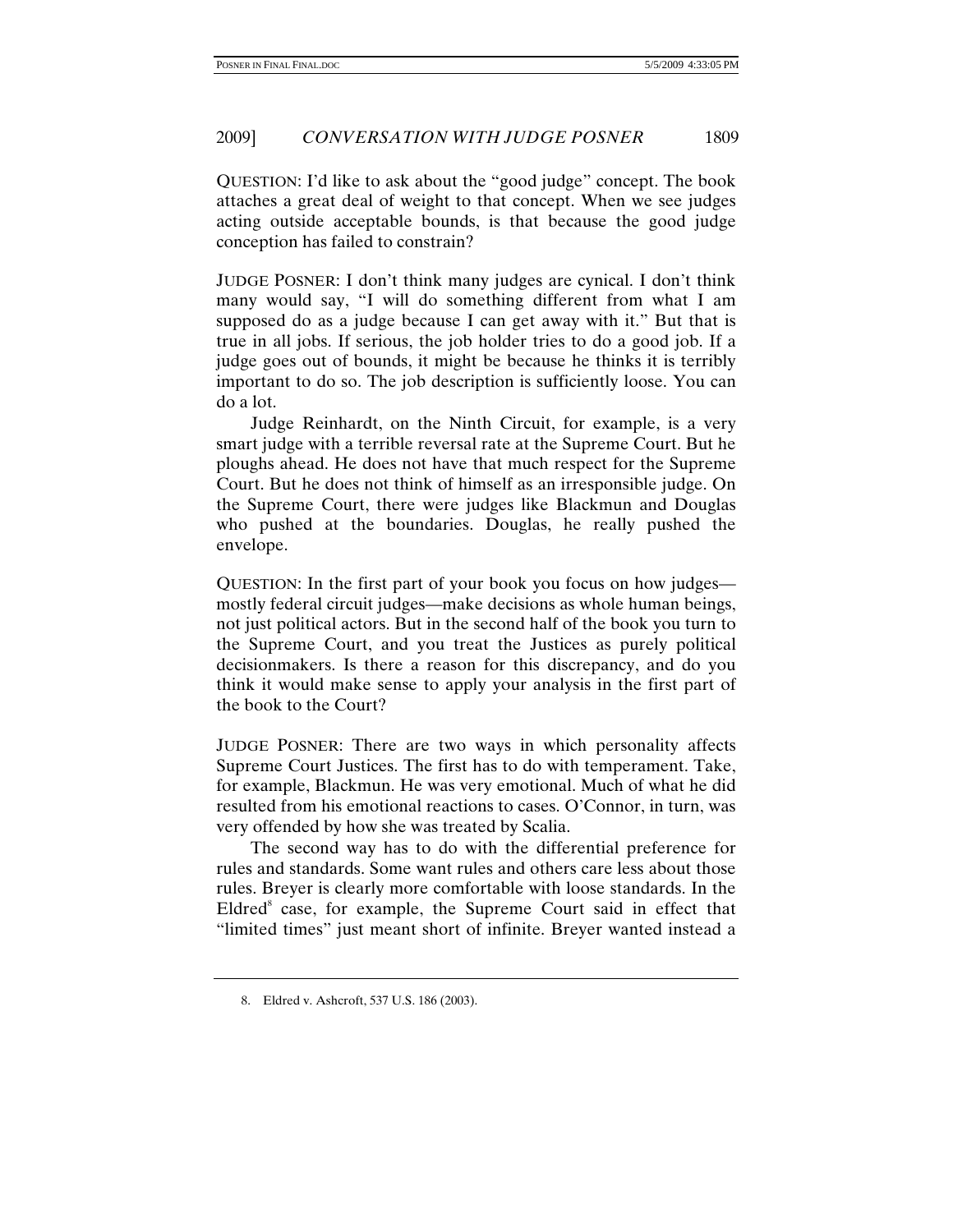loose multifactor test. Well, that sort of thing, I suspect, drives folks like Scalia and Thomas crazy because of the amount of discretion that such a test would give judges. But I don't think that the tight rules that the rule lovers want to adopt have any more fixity. No one has done a study that tells us which works better at governing behavior.

Temperament affects people and so does politics. Judges are no different.

QUESTION: What are your own political preferences?

JUDGE POSNER: I cannot talk about my party-based political affiliations. That isn't appropriate for me to do as a judge. On my general political philosophy, as distinct from my preferences for any politician or political-party platform: I started out liberal, but became more and more conservative first during the turmoil of the late 1960s, which I found extremely repulsive, and then when I started meeting economists like Stigler and Coase and Friedman. I am less dogmatically conservative today, for example, on environmental (e.g., global warming) matters. I was never a social or religious conservative.

QUESTION: Is it true that you were a registered Democrat when President Reagan nominated you to the bench?

JUDGE POSNER: Yes, but only because I wanted to vote in the Democratic primary for a friend. It was not an issue that came up during the confirmation process.

QUESTION: By the time you were nominated, you had already written a number of provocative articles, including some that articulated views on judicial behavior and one especially controversial one on the market for babies. Did you get questioned about your research?

JUDGE POSNER: No, not at all. There were some pleasantries exchanged, but that was it.

QUESTION: In recent years, there appears to be have been greater scrutiny applied to judicial nominees, particularly for the Supreme Court. What do you think the effect of that greater scrutiny has been?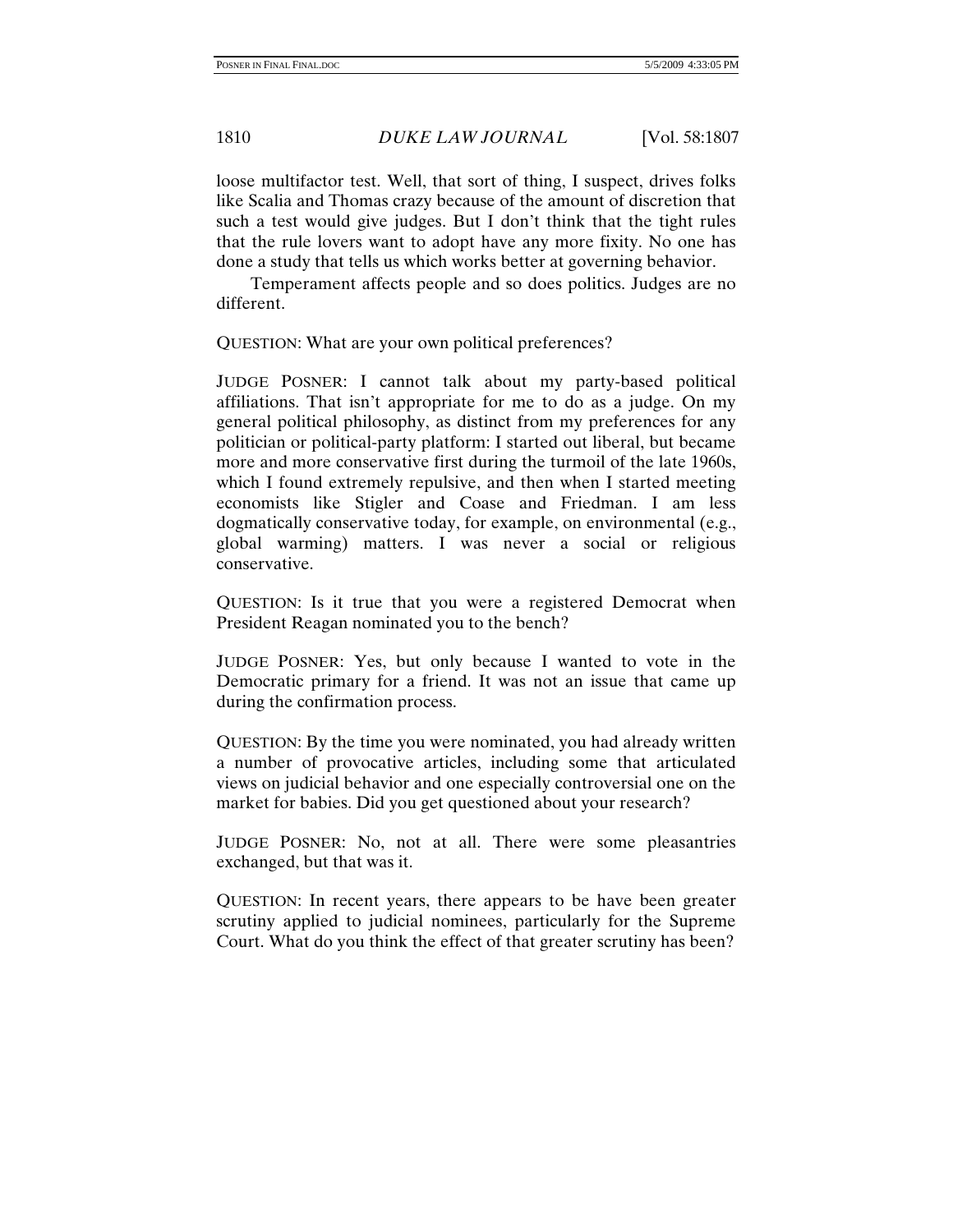JUDGE POSNER: There has been greater scrutiny. More scrutiny has resulted in candidates with better professional credentials. Take the Harriet Miers affair. The Justice Department, I suspect, thought that she was not adequately prepared to answer questions at the hearings. The senators have staff who prepare tough questions for the nominees. But the senators don't know how to follow up on the question that someone else created. The result is that if you are adept like Roberts, you can get away with not answering the question. He got away with saying things like that stuff about balls and strikes.<sup>9</sup>

But even though we have more qualified judges, it is not clear that the output is better as a result. They have better staff these days too and a lighter workload. Still, why isn't there better output? There hasn't been any actual improvement in the opinions. Take the Heller<sup>10</sup> case on the right to bear arms. Scalia and Stevens produced opinions that are dazzling as research products. There were lots of citations to esoteric material. But there was no real improvement in the value of the opinion. At the end of the day, it may not be really that important to have judges with better qualifications.

QUESTION: What got you interested in being a judge? Our sense is that your career, at the time you became a judge, could have easily gone in a different direction, with all the success that your consulting firm Lexecon was having and the demand for your advice in antitrust cases.

JUDGE POSNER: I had no interest in being a judge until I received a call in June 1981 from a friend in the Justice Department who asked me if I would consider an appointment to the Seventh Circuit. I said of course not, but then I said give me twenty-four hours to think it over, and after discussing it with my father and my wife and a few others I decided to do it. Partly because I was enthusiastic about advancing economics-oriented thinking in the judiciary, I felt that I shouldn't turn down the opportunity. And in part I thought it would basically just replace consulting and some teaching and law school

 <sup>9.</sup> In his confirmation hearings before the Senate Judiciary Committee, Chief Justice Roberts explained his belief in judicial restraint by analogizing the role of a judge to that of an umpire in a baseball game—the umpire's job is to call balls and strikes, whereas the pitcher and batter play the game. *Confirmation Hearing on the Nomination of John G. Roberts, Jr. to Be Chief Justice of the United States Before the S. Comm. on the Judiciary*, 109th Cong. 56 (statement of John G. Roberts, Jr.).

 <sup>10.</sup> District of Columbia v. Heller, 128 S. Ct. 2783 (2008).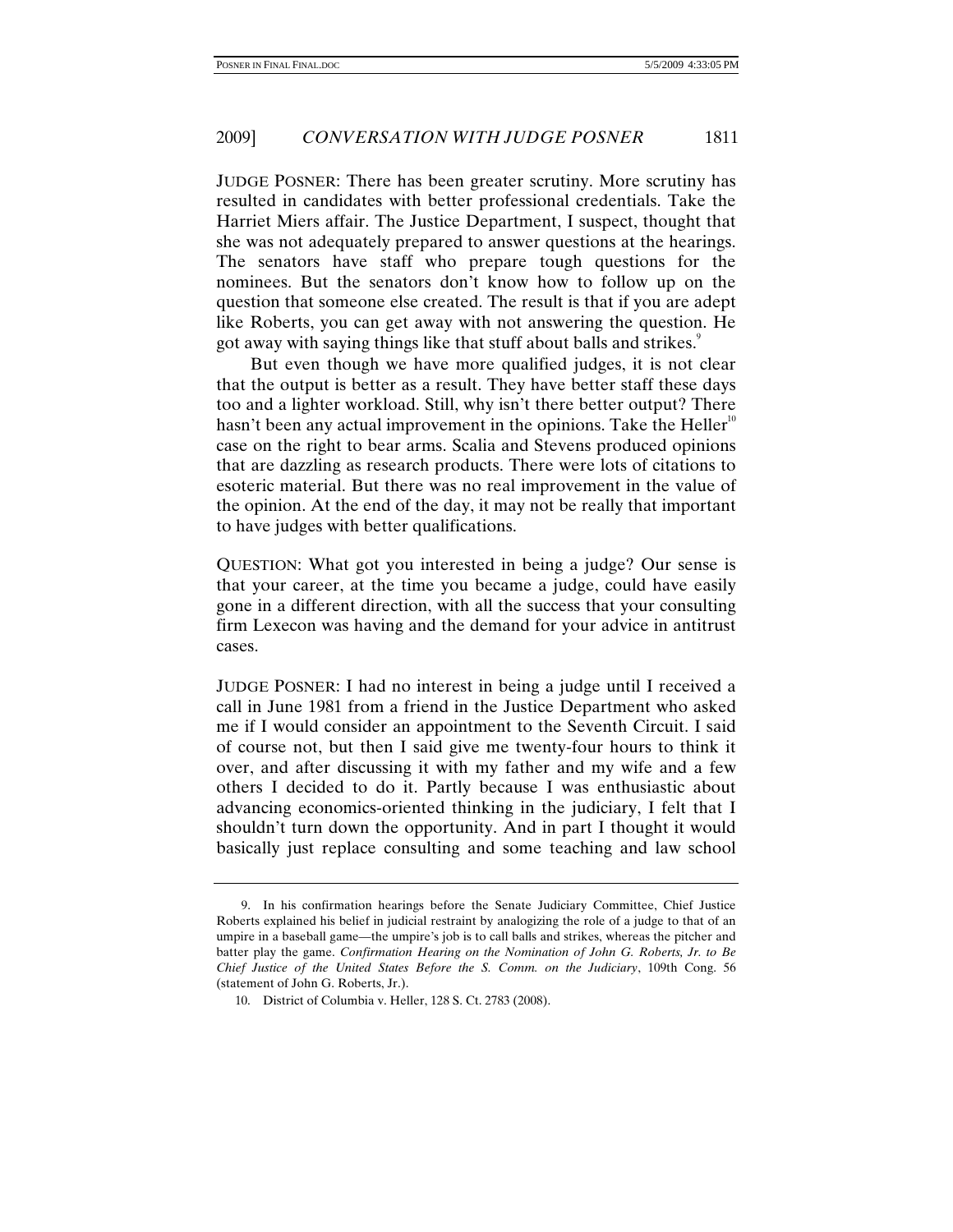committee work, so that I would have as much time for academic research and writing as before—and that turned out to be true. The consulting was lucrative, so my income plunged, but my wife didn't care, so neither did I, and I found consulting rather dull. I was the head of Lexecon and the business getter, so a lot of what I did was explaining what the firm did and some elementary principles of economics and how they could help in litigation. And finally, I thought writing judicial opinions would be fun, as it turned out to be.

QUESTION: Whom did you talk to about your appointment, and what did they think—particularly your father who was very liberal?

JUDGE POSNER: My father was pretty apolitical. He was a lawyer and thought it a great thing to be a judge. I also spoke to a former boss of mine whom I greatly respected, Philip Elman, a Federal Trade Commissioner—later in practice—and he reacted as my father had done.

QUESTION: Is it true that you require that your law clerks call you "Dick" and not "Judge"? We have heard that this annoys some of the other judges, who think it is important they be referred to as "judge"—that helps keep a distance between them and the others.

JUDGE POSNER: It is true that I ask my clerks to call me "Dick" rather than "Judge." There is a practical reason for this. I need my clerks to be candid with me and tell me when I have made mistakes. Forbidding them to be formal encourages them to be completely forthright and candid in the expression of their views. I cannot get my secretary to call me by my first name though. I tried repeatedly, but failed.

I also tell my law clerks: "Look, when you read this draft opinion, you may start out assuming that it will be good. Don't do that. I want you to presume error in tone, style, analysis, logic and so on." I need my law clerks to tell me where there are errors because there are bound to be some.

QUESTION: We were wondering whether you meant for the book to describe how you and other judges judge or to say how they should judge. In particular, is there a message to law students about how we should think about law or judges?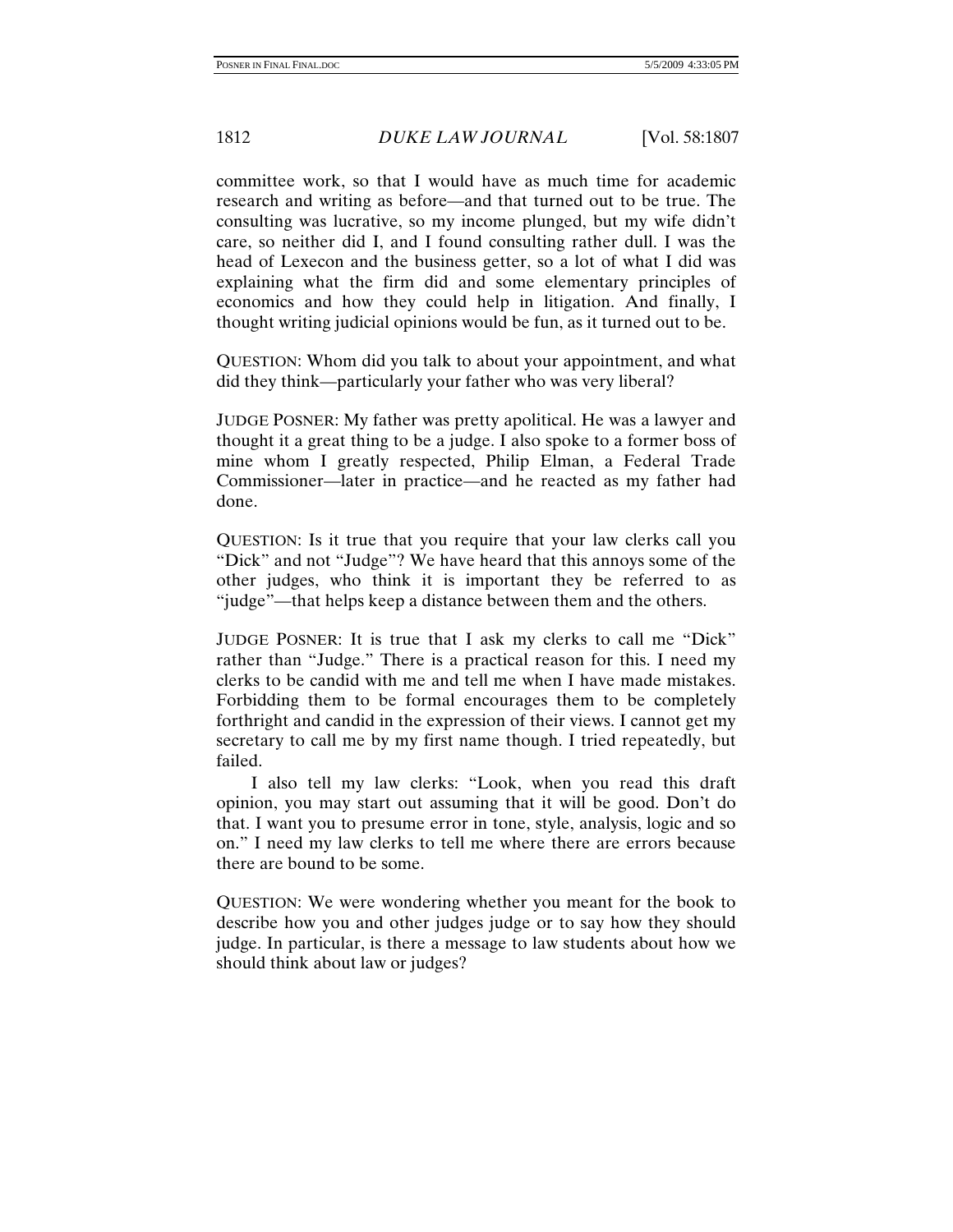## 2009] *CONVERSATION WITH JUDGE POSNER* 1813

JUDGE POSNER: I certainly intended to be descriptive. But judges need to be aware that the legalistic approach<sup>11</sup> can sometimes take one to the wrong place or, at least, not very far. The legalistic approach has become more popular and I suspect it relates to the way law is taught these days.

QUESTION: Could you talk a little bit about the implications of what you say in the book for law schools? It seemed like you didn't think that law schools did a terribly good job of bridging the gap between the judiciary and academia. How can law schools go about fixing the problem?

JUDGE POSNER: There are two separate questions. First, what role should law professors and law students play in criticizing judges and what they do? Second, what is the role of the legal academy in monitoring and evaluating judicial performance? And relatedly, what should be done in developing criteria of evaluation?

In terms of the measures being used to evaluate judicial performance by academics, like number of citations and number of cases reprinted in casebooks and reversal rate, the problem is in coming up with weights to give the different measures. The weighting that is done ends up being arbitrary. But the project is a good one, if the weighting problem can be solved.

But the criticism of opinions is not terribly useful. Judges don't pay a lot of attention to these critiques. They don't think law professors are giving them much in the way of useful, constructive criticism. And it is not that useful to be looking backwards at errors in past opinions. By the time a judge reads a law review article criticizing or analyzing an opinion of his, it is likely that a lot of time has gone by since the opinion was written. Happy judges don't want to look back at their mistakes. Of my 2,500 or so opinions, a number

POSNER, *supra* note 7, at 41.

 <sup>11.</sup> Judge Posner explains that legalism is a theory of judicial decisionmaking in which the judge lacks discretion, as doctors treat an illness:

The treatment decisions of physicians are determined . . . by the physicians' understanding of the structure of the physical world, and the aspiration of the legalist is that a judicial decision be determined by a body of rules constituting "the law" rather than by factors that are personal to judges, in the sense of varying among them, such as ideology, personality, and personal background. The ideal legalist decision is the product of a syllogism in which a rule of law supplies the major premise, the facts of the case supply the minor one, and the decision is the conclusion.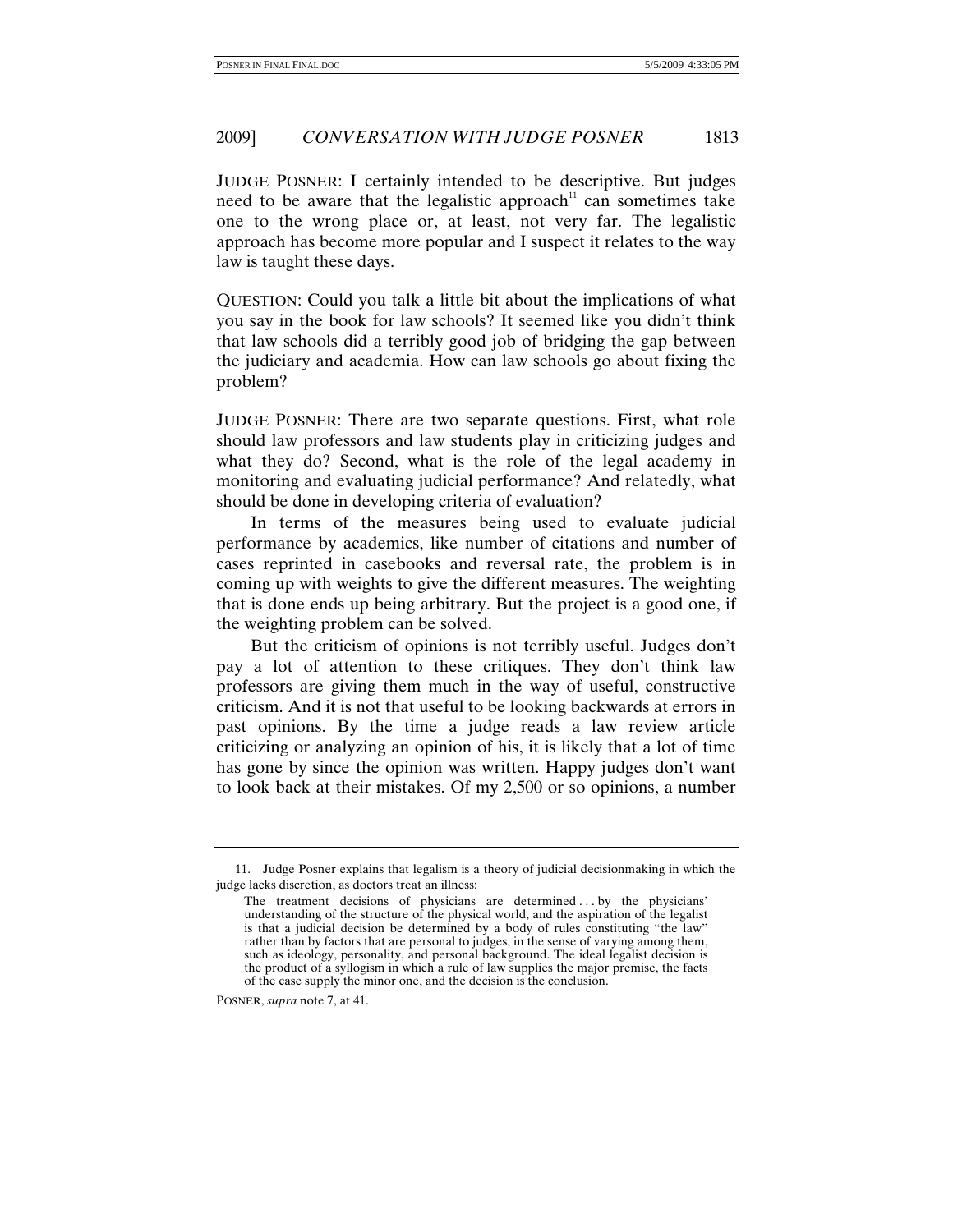are doubtless wrong. If I brooded over all the mistakes in those opinions, I'd be unhappy. Who wants that?

I had a case that involved bits and pieces of evidence of discrimination. I talked about the "mosaic of discrimination."12 Years later, I realized that a "mosaic" rule had emerged. But that was ridiculous. You don't need a mosaic.<sup>13</sup> Judges love clichés. They are always grasping at clichés.

Law professors are not performing the service for the judiciary that they used to. We still have a common law system and law professors used to perform a useful function in cleaning up and clarifying the array of cases that emerged from the courts. Treatises were useful and so were restatements. They identified and dispatched outlier cases and created a coherent body of law. That was the kind of work that engaged the leading academics.

Today, the leading academics do not see intellectual profit in writing a treatise or a restatement. Today, cutting-edge law articles use social science. They draw from fields like psychology, economics, et cetera. They don't work with doctrine as much. Much of the current academic publishing ends up being too academic and esoteric. As for the restatements and treatises today, they are competent. But the work of producing them is not engaging the leading academics any longer.

QUESTION: In light of the motivations for your book, do you have any advice for law students who are about to go into practice?

JUDGE POSNER: With regard to trial lawyers, I have little to say. There are good and bad trial lawyers. One of the defining characteristics of good trial lawyers is that they are well organized. I used to teach a course on evidence combined with trial advocacy. My experience was that the rules of evidence were useless. First, I notice from my forays into the district court as a volunteer trial judge that

 <sup>12.</sup> Troupe v. May Dep't Stores Co., 20 F.3d 734, 736–37 (7th Cir. 1994) (allowing a case to survive summary judgment because the plaintiff presented a "combination of ambiguous statements, suspicious timing, discrimination against other employees, and other pieces of evidence none conclusive in itself but together composing a convincing mosaic of discrimination against the plaintiff").

<sup>13</sup>*. See* Sylvester v. SOS Children's Vills. Ill., Inc., 453 F.3d 900, 904 (7th Cir. 2006) ("[I]t was not the intention in *Troupe* to promulgate a new standard, whereby circumstantial evidence in a discrimination or retaliation case must, if it is to preclude summary judgment for the defendant, have a mosaic-like character.").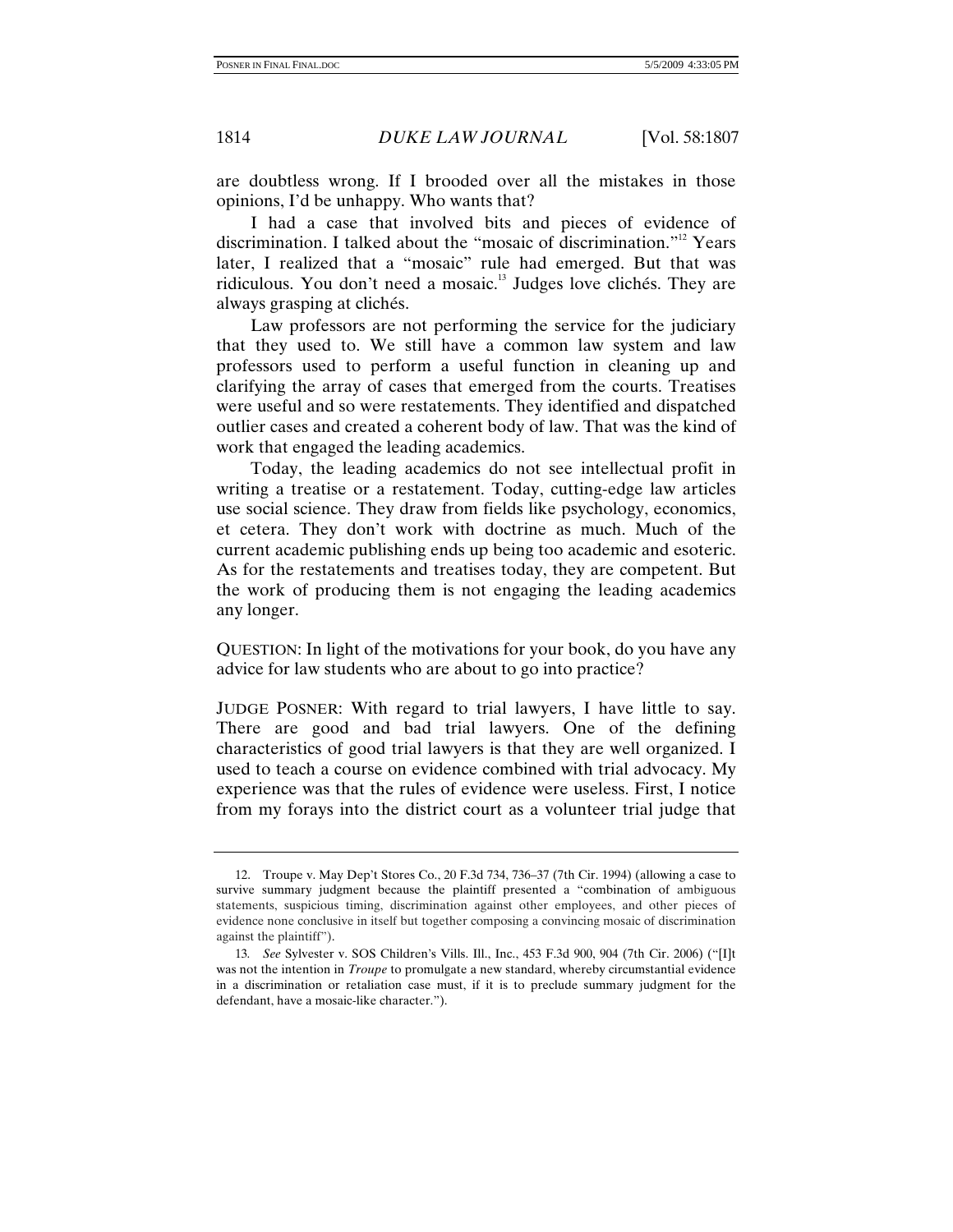the lawyers who do not make any (or at least make very, very few) objections often won. This makes sense because the jury draws negative inferences from objections that are sustained. I also found that with most evidentiary objections, the lawyer could just rephrase the question and the objection would disappear. An evidence class really should be about trial advocacy. That is, about how to get the evidence you need into the case. Students in the class would play different roles in our mock trials. I really enjoyed this.

As for materials, NITA, the National Institute of Trial Advocacy, prepares case files. I used those. They are brilliantly done materials realistic trial simulations. What I noticed was that some students had an uncanny knack for the courtroom. Others, who might have done well on an exam, were not able to tackle the courtroom. Beyond personality, those who are organized do better, as I said.

In appellate practice, the lawyers are often quite bad, sometimes awful. I don't understand why. I sometimes wonder whether there is an oxygen deficiency in the courtroom. I sometimes become exasperated. I'll give you an example. We have a red light that goes on at the end of the time given for oral argument. Last week, we had an argument and the light went on. I had another question for the lawyer, though, and I asked it. He asked for permission to answer. That was ridiculous. I had just asked him the question! And then it happened a second and third time during the same set of oral arguments; a question would be asked after the red light went on and the lawyer would ask for permission to answer. By the third time, it became truly stupid. Why were the lawyers spending their time on this red-light nonsense?

One of the other things they do that is frustrating has to do with leaving time for rebuttal. If you don't leave yourself time for rebuttal, the other guy can say anything. It is nuts not to leave some time for rebuttal, but lawyers will often use up their time. I end up often giving them some time anyway.

In making their arguments, too often the lawyers try to hammer us by citing opinions— $X$  v.  $Y$ ,  $A$  v.  $B$ , and so on. I try to tell them not to bother us with all these citations. It is unlikely that some prior opinion will completely decide the case. It is too difficult to map on the facts of some other case exactly. And the lawyers don't seem to understand that we are not specialists—we don't spend that much time analyzing those prior cases.

I had a case last month that centered on a telecommunications issue. I read the briefs and didn't understand what was going on at all.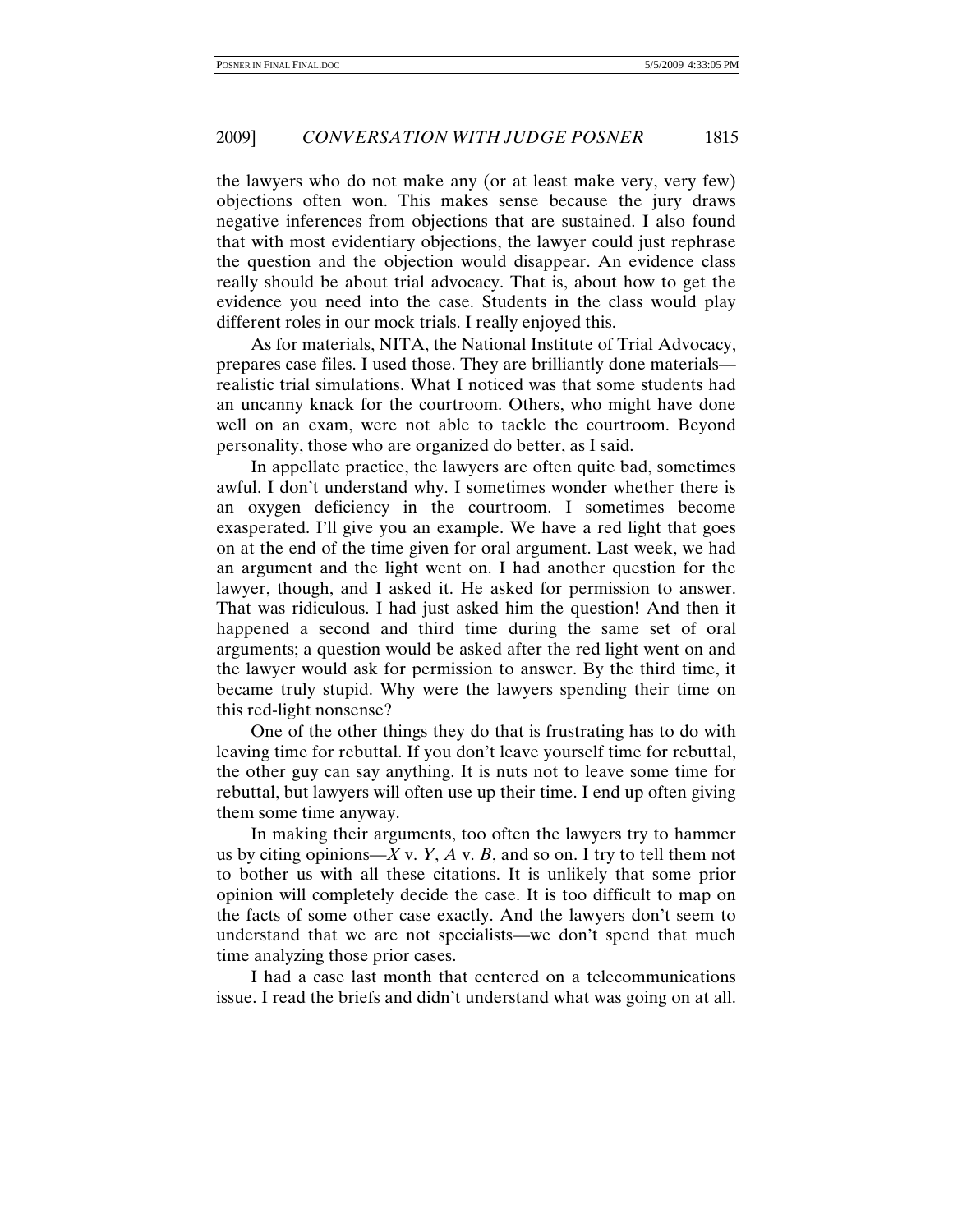So, when the case was argued, I asked for a simple explanation of what was going on. The same lawyer who had submitted an incomprehensible brief was able to explain the issue in five minutes.

It's as if lawyers had absolutely no conception about the conditions under which judges work. We don't know that much in the first place and we don't spend that much time preparing for the individual case.

Maybe all this is the result of the growing gap between practice and the academy. Why can't the lawyers recognize what kinds of constraints judges operate under?

Last month, I heard a big criminal case. Lots of money was at stake. After making his argument, one of the lawyers was walking away from the podium and he swung around and made a motion. It was so strange. He could have submitted a written motion after the argument. I ignored the oral motion. I'm not sure the other judges on the panel even heard it.

QUESTION: I'm interested on your view about how judges should tackle the inevitable empirical questions that arise at trial. Should judges confine themselves to the empirical evidence that the parties bring to the case in their briefs? Or should they be allowed to go beyond the briefs and recognize empirical realities about the world or about how individuals respond to incentives and so on?

JUDGE POSNER: My focus in the book is on appellate judges. I do find trials interesting though. I often volunteer to sit on the district court for trials. I typically do not do criminal cases because I am uncomfortable with having to do criminal sentencing because that is something that the district judges receive extensive instructions about, and we appellate judges do not. But I thoroughly enjoy the civil trials. Over my twenty-seven years of doing these trials, I have continued to enjoy doing them.

One question that comes up all the time is whom to believe. Empirical judgments about the world inevitably come into play here. With a criminal trial, I imagine that different judges have different judgments about whether they are inclined to believe the cops or the defendant. I know that when judges make these empirical judgments, they are reacting to their own experiences. They are driven by their preconceptions, their experiences, to a very great extent.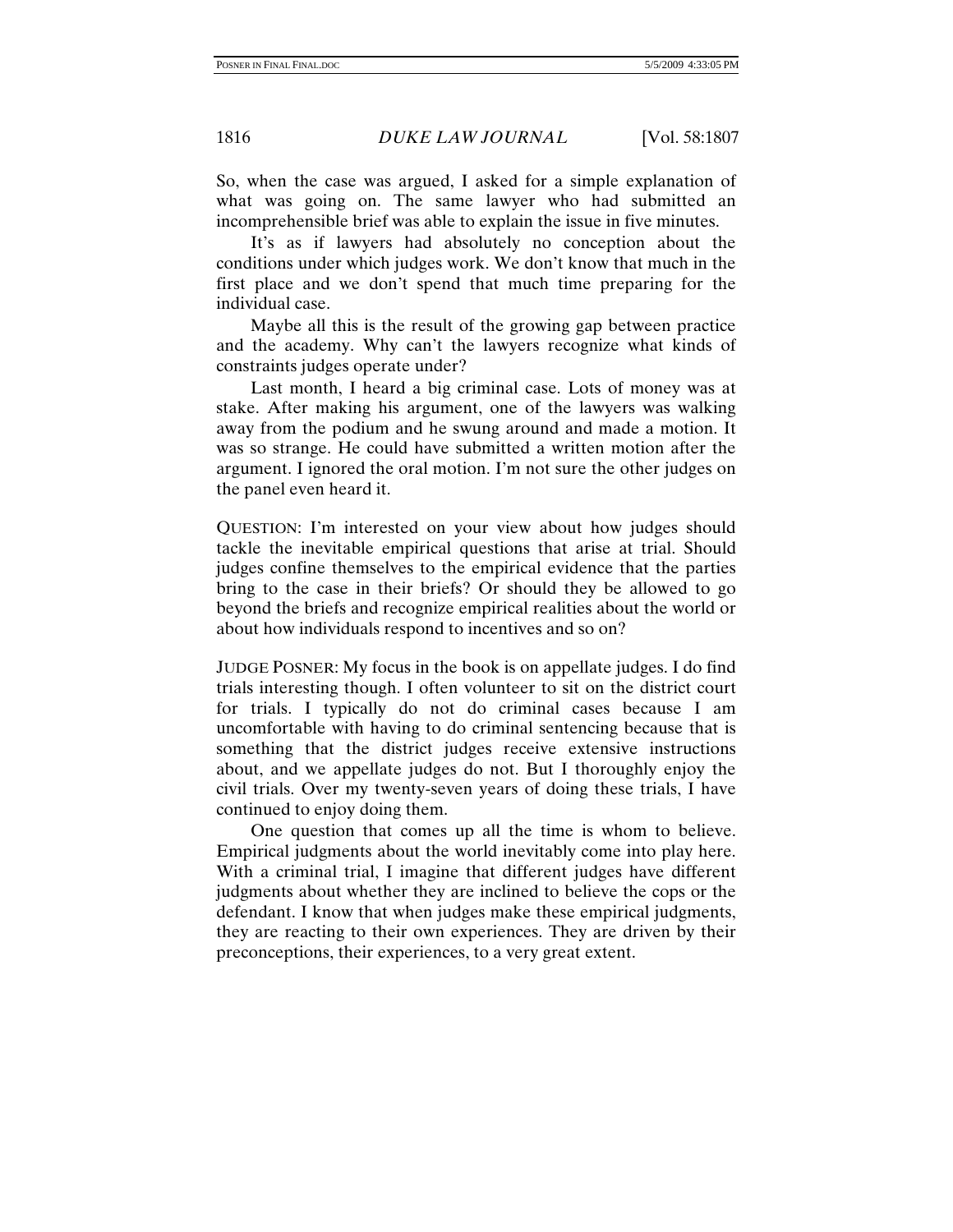QUESTION: I think we agree.<sup>14</sup> So much of law is about facts about institutions. When we think a court is wrong, it is often that we think it has erred about institutional facts. When I was a judge in California, I worked on an open primary case. It was likely to get appealed no matter what we decided at the lower level. So, we tried to take enough evidence at the trial so as to give the appeals court an adequate factual basis from which to work, to make its decision. The district court has the mechanisms and tools to develop facts. The appeals court is limited in this respect; its hands are tied in terms of the facts.

JUDGE POSNER: When the appeals court finds itself with inadequate facts, which is not infrequently, the lawyers are partially at fault as well. I am distressed at the poor job that lawyers do in terms of giving us facts. Lawyers don't help us enough in helping us get to sensible decisions.

I wrote the opinion in the Crawford<sup>15</sup> case. It was affirmed 6-3, with the conservatives and Stevens in the majority.<sup>16</sup> On my court, the vote was 2-1. The question was whether the Indiana voter ID law disenfranchised too many legitimate voters. On the other side was the interest in protecting against voter fraud. There was no evidence on either side. What ended up being decisive in the end in the thinking of the majority in my case (and this is reflected in our opinion) was simply that we didn't want to micromanage state election laws. If we got into that business, where would we stop?

QUESTION: In our seminar, we have been reading a number of articles coming out of the modern legal origins literature that seem to build on your early work on the efficiency of the common law.<sup>17</sup> Our sense from your more recent writing, though, is that your current

 <sup>14.</sup> The questioner is David F. Levi, Dean of the Duke University School of Law and former Chief Judge of the United States District Court for the Eastern District of California.

 <sup>15.</sup> Crawford v. Marion County Election Bd., 472 F.3d 949 (7th Cir. 2007), *aff'd*, 128 S. Ct. 1610 (2008).

<sup>16</sup>*. See Crawford*, 128 S. Ct. 1610 (Stevens, J., joined by Roberts, C.J. & Kennedy, J., announcing the judgment of the Court); *id.* at 1624 (Scalia, J., joined by Thomas & Alito, JJ., concurring in the judgment).

<sup>17</sup>*. E.g.*, Simeon Djankov et al., *Courts*, 118 Q.J. ECON. 453 (2003); Daniel Klerman & Paul J. Mahoney, *The Value of Judicial Independence: Evidence from 18th Century England*, 7 AM. L. & ECON. REV. 1 (2005); Paul J. Mahoney, *The Common Law and Economic Growth: Hayek Might Be Right*, 30 J. LEGAL STUD. 503 (2001).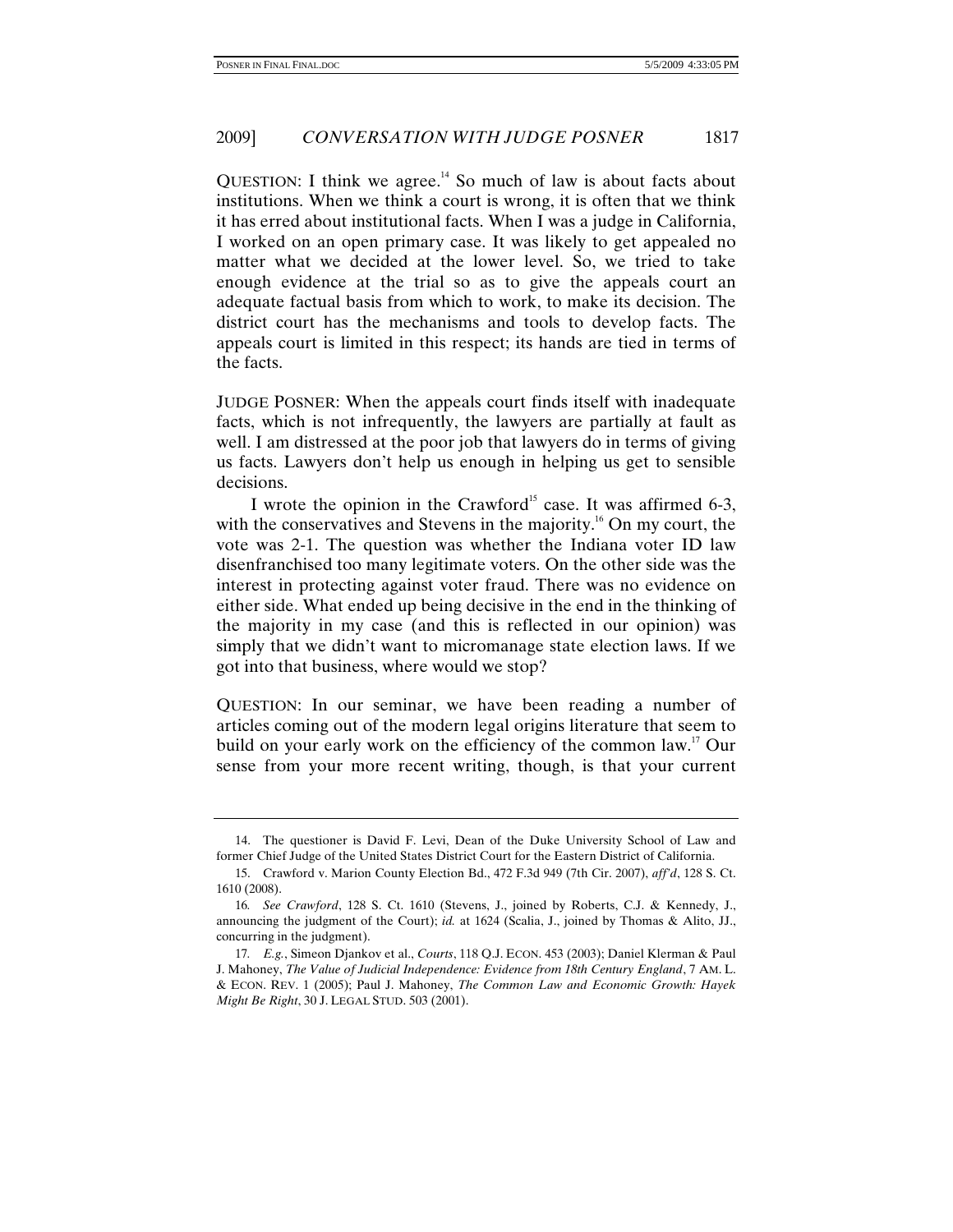views diverge from those who have been asserting the efficiency of the common law and its superiority over civil law. Is that so?

JUDGE POSNER: Much of my academic writing has been devoted to trying to explain common law doctrines and procedures on economic grounds; that is a major theme of my book *Economic Analysis of Law*, now in its seventh edition. The idea that common law is more efficient than civil law goes back at least to Max Weber. Weber observed that English law seemed more supportive of commercial activity than civil law. He didn't have a good answer for why, though. My sense is that it has to do with the fact that English judges were appointed from practice. They knew about and understood business interests. They had learned about the practicalities of commercial transactions as lawyers. Brian Simpson, for example, had argued that the common law was not as chaotic as it seemed, because of the common social backgrounds of the judges. And in most common law areas, it is rarely feasible for courts to advance other social policies than economic efficiency. The problem with civil judges is that they are insulated from real judging. And there isn't the luxury of academic leisure to study and learn.

The problem with the claims in the legal origins literature is the degree of path dependence assumed. It is just not clear why seventeenth-century colonial origins should matter quite so much. Forget the origins part. The fact is that there are different political cultures. The European civil law systems are so much more legalistic and bureaucratic. You are a judge all your professional life.

QUESTION: Could you talk about your view of international law and the use of materials from other jurisdictions? Should the use of those external materials not be more important?

JUDGE POSNER: Legal cultures are very different. It is treacherous to assume that a foreign culture, and its corresponding legal system, should bear upon what we do. What the Israeli Supreme Court does, for example, is not useful. There is no real legal structure there. The government is corrupt and dysfunctional, and judges perforce fill the void: they are "good government" and are respected accordingly, and this enhances their political power. In other words, the reason the judges have so much power in that context is that they are honest and the politicians are corrupt. It is a different world out there. It is fine to read those foreign opinions, but not to use them as authority.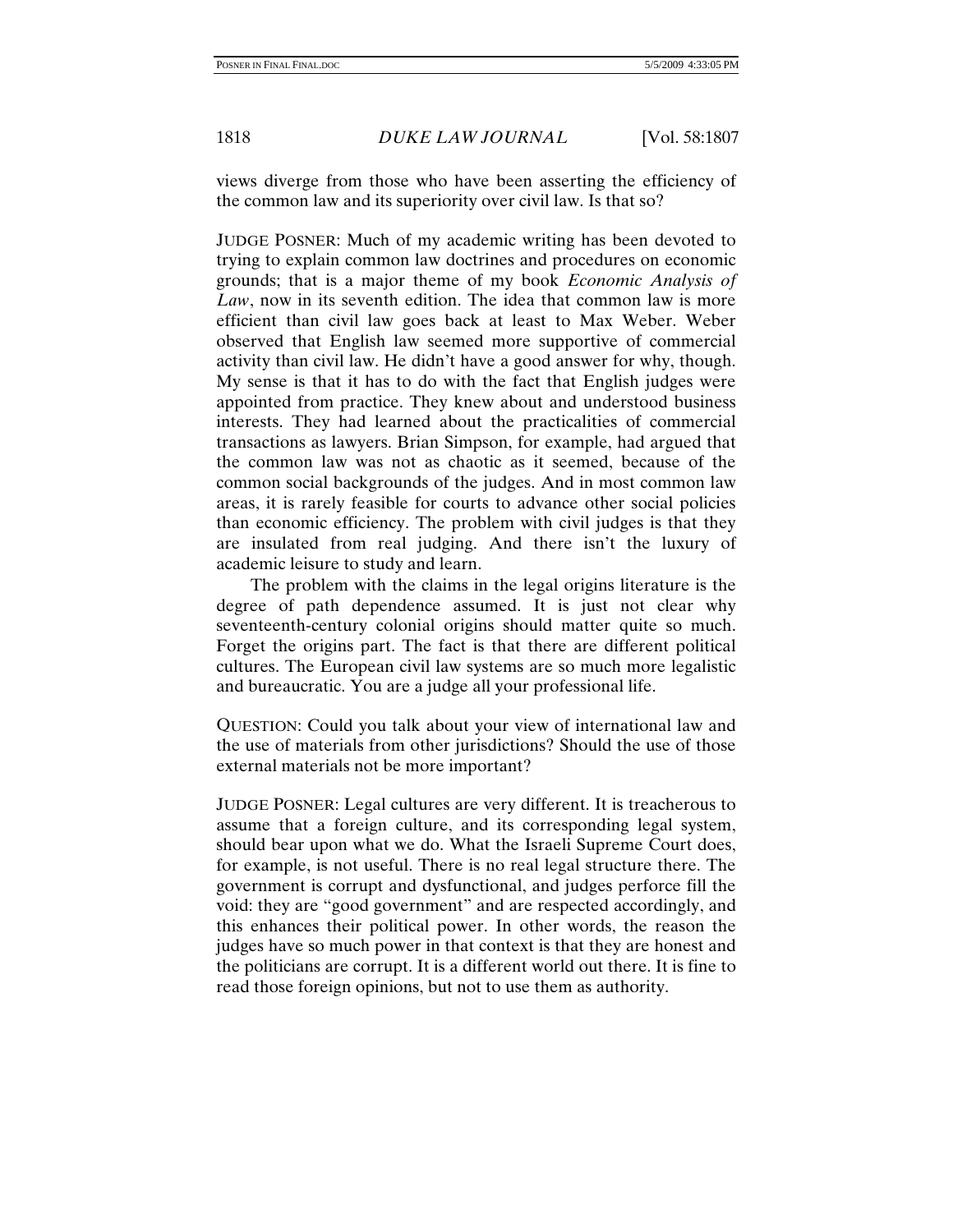Think of capital punishment. It might be abolished as a formal matter in a hundred countries, yet some of them might be implementing capital punishment extrajudicially. Referring to the foreign decisions for the most part is little more than fig leafing. If you allow judges more sources of authority, you give them more discretion.

In the book, I also emphasized the selectivity with which these foreign decisions or rules are cited in our courts. For example, most countries are more conservative than we are on abortion rights. So, in that context, judges tend not to look to foreign courts for authority. But they do with respect to the death penalty.

QUESTION: Your book discusses a vast literature of empirical studies of judicial behavior. Why do you think judges do not pay more attention to that literature?

JUDGE POSNER: A big problem is that most studies are not done by lawyers. When you read something by someone in a different field, you tend to discount it. I was just reading an article by the political scientist, Harold Spaeth, who has done a ton of empirical work on the topic of judicial behavior.<sup>18</sup> His article talked about Bentham and Holmes in ways that lawyers and legal academics would probably find inadequate and frustrating. Now, that portion of his article was not that important to his actual study. But it grates lawyers to see that he does not take seriously what they consider important. And that becomes a tempting and convenient way to dismiss everything else he says because we have already decided that he is an outsider who doesn't understand what we do.

There are perhaps two other reasons. First, judges and law professors have an investment in thinking that the judicial process is technical and legalistic. The political science model undermines that.

Second, judges aren't sure how they should respond to this work. They think rightly or wrongly that they are doing the best they can. So, what do they do if faced with the results of political-science studies? They don't really see the payoff. If you can tell them

<sup>18</sup>*. E.g.*, JEFFREY A. SEGAL & HAROLD J. SPAETH, MAJORITY RULE AND MINORITY WILL *passim* (1999) (contending that Justices privilege their preexisting views of the law over precedent when deciding cases); JEFFREY A. SEGAL & HAROLD J. SPAETH, THE SUPREME COURT AND THE ATTITUDINAL MODEL *passim* (1993) (arguing that Justices implement policy preferences in their decisions).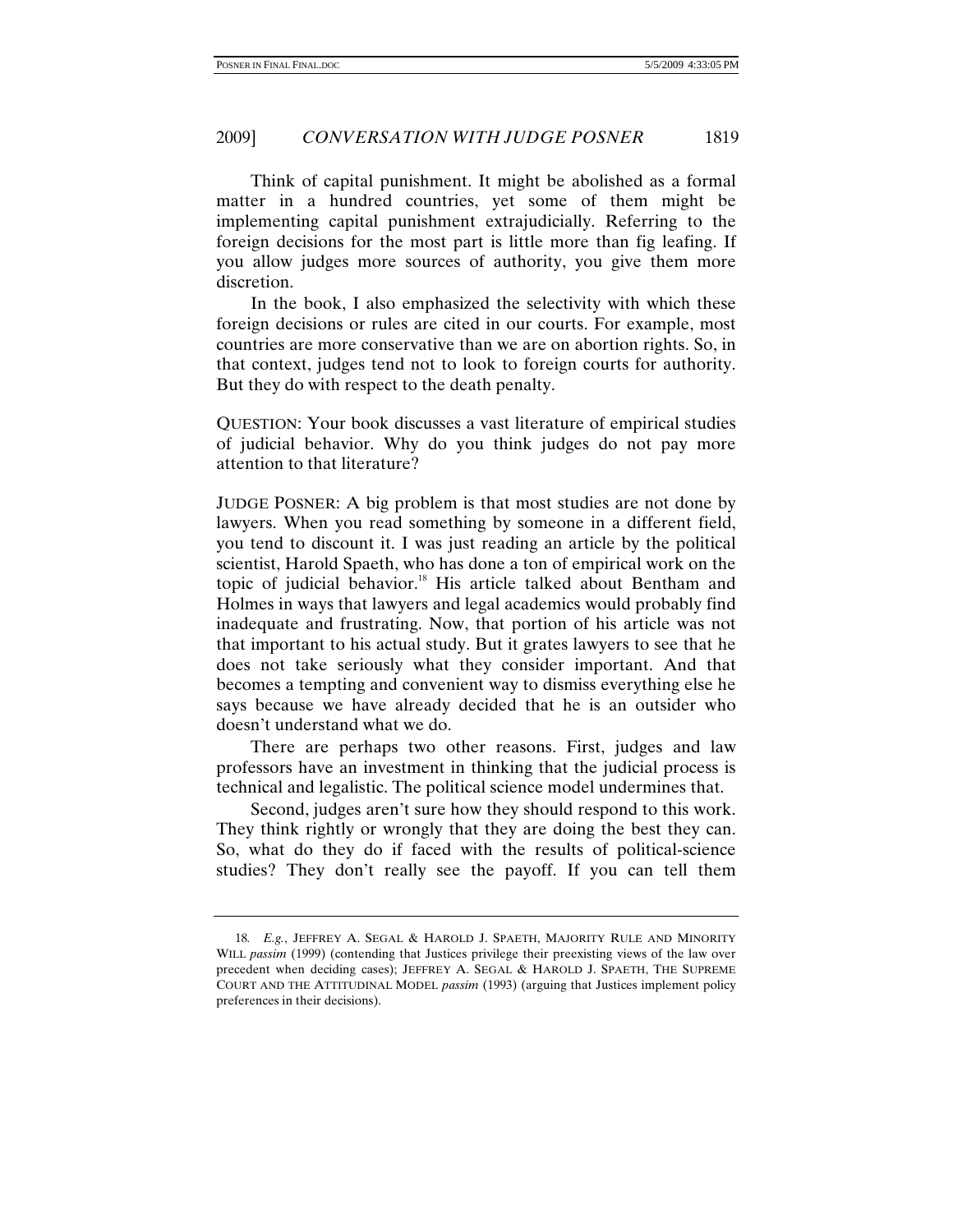something useful that they could use in their work—something that would help them do their job better—that could help. Maybe they would pay attention to that.

I'll mention a couple of studies that I am working on with Lee Epstein and Bill Landes. One has to do with the question of why judges do not dissent more. Judges do not dissent every time there is a disagreement about the outcome of a case. So, the question is, what do you get out of dissenting and what do you lose? This is a question that judges ask when they have to make the choice about whether to dissent. If our study can produce convincing evidence on the costs and benefits (not pecuniary of course) of dissent, perhaps it will change behavior.

It turns out that dissents are very rarely cited. A judge might want to know that. Supreme Court Justices dissent a lot. They have much more time to do so because of their control of their docket. Also, the Supreme Court pays less attention to precedent. On the court of appeals, we have a lot less time for dissenting, and we pay more attention to precedent and so are less likely to overrule a case on the basis that it contained a forceful dissent.

A second study that we are doing is of judges asking questions during oral argument. It turns out that you can predict the outcome of a case by looking at the pattern of questioning. The side that is asked more questions tends to lose.

The initial thinking on a case tends to be important, probably more so on the court of appeals than on the Supreme Court. On the court of appeals, we have our conference and then we discuss the cases. The vote there is tentative, but tends to have momentum. At conference, the judges vote in reverse order of seniority (it is the opposite in the Supreme Court). The senior judge worries that if the two others disagree, there is going to be an uphill battle to change their minds.

The questions asked at oral argument are a way of talking to the other judges. If judges understood this better, it might affect how they behave in oral argument.

I dissent rarely. I go along sometimes even when I disagree. Our disagreement may simply reflect differences in our experience. If you don't have great confidence that you are necessarily right, you won't dissent as much.

The conversation among lawyers, judges, and political scientists might improve if law schools hired more political scientists who do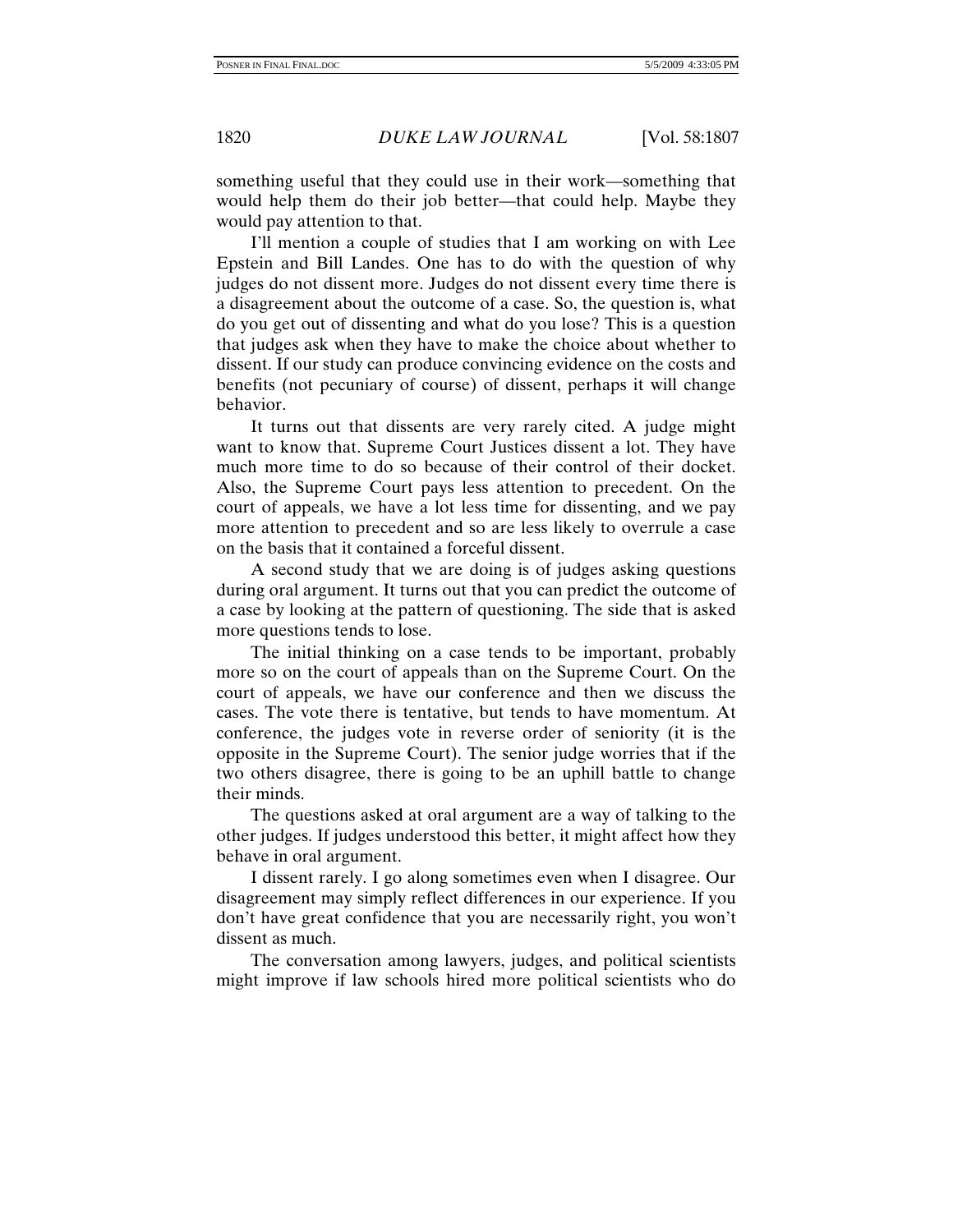## 2009] *CONVERSATION WITH JUDGE POSNER* 1821

research on judicial behavior. Lee Epstein, a political scientist whose appointment is at Northwestern Law School, is a good example. Being in a law school environment exposes her to the institutional details that lawyers and judges consider.

QUESTION: Your book talks about the value of looking to judicial biographies as a source of insight into the behavior of judges. But biographies of judges, particularly Supreme Court Justices, tend to be written by their former law clerks or other people who are close to them. And that might mean that the stories being told are biased. Wouldn't it be better to have scholars do in-depth case studies of judges?

JUDGE POSNER: I thought something like my book on Cardozo<sup>19</sup> was more useful as a way of studying judicial behavior than full-length biographies, but the suggestion hasn't been picked up. Andy Kaufman's biography of Cardozo, $^{20}$  though lengthy, is the best of the judicial biographies. Bruce Murphy's biography of Douglas<sup> $21$ </sup> is also good, though it has inaccuracies. I published an article on judicial biography some years ago, *Judicial Biography*, 22 that you might find useful.

QUESTION: But it is hard to imagine any judge allowing a researcher to do a case study. Judges appear to want to preserve the mystique of what goes on in their chambers.

JUDGE POSNER: I think you are being unduly skeptical. Judges might be willing to open up their chambers to researchers. I would be open to that. If there is less mystique about what happens with judges and their decisionmaking, advocates would be able to make better arguments.

QUESTION: What about research on state courts?

JUDGE POSNER: The state courts are interesting. I recently gave a talk to a group of state court judges. It was an annual meeting for

 <sup>19.</sup> RICHARD A. POSNER, CARDOZO: A STUDY IN REPUTATION (1993).

 <sup>20.</sup> ANDREW L. KAUFMAN, CARDOZO (1998).

 <sup>21.</sup> BRUCE ALLEN MURPHY, WILD BILL: THE LEGEND AND LIFE OF WILLIAM O. DOUGLAS (2003).

 <sup>22.</sup> Richard A. Posner, *Judicial Biography*, 70 N.Y.U. L. REV. 502 (1995).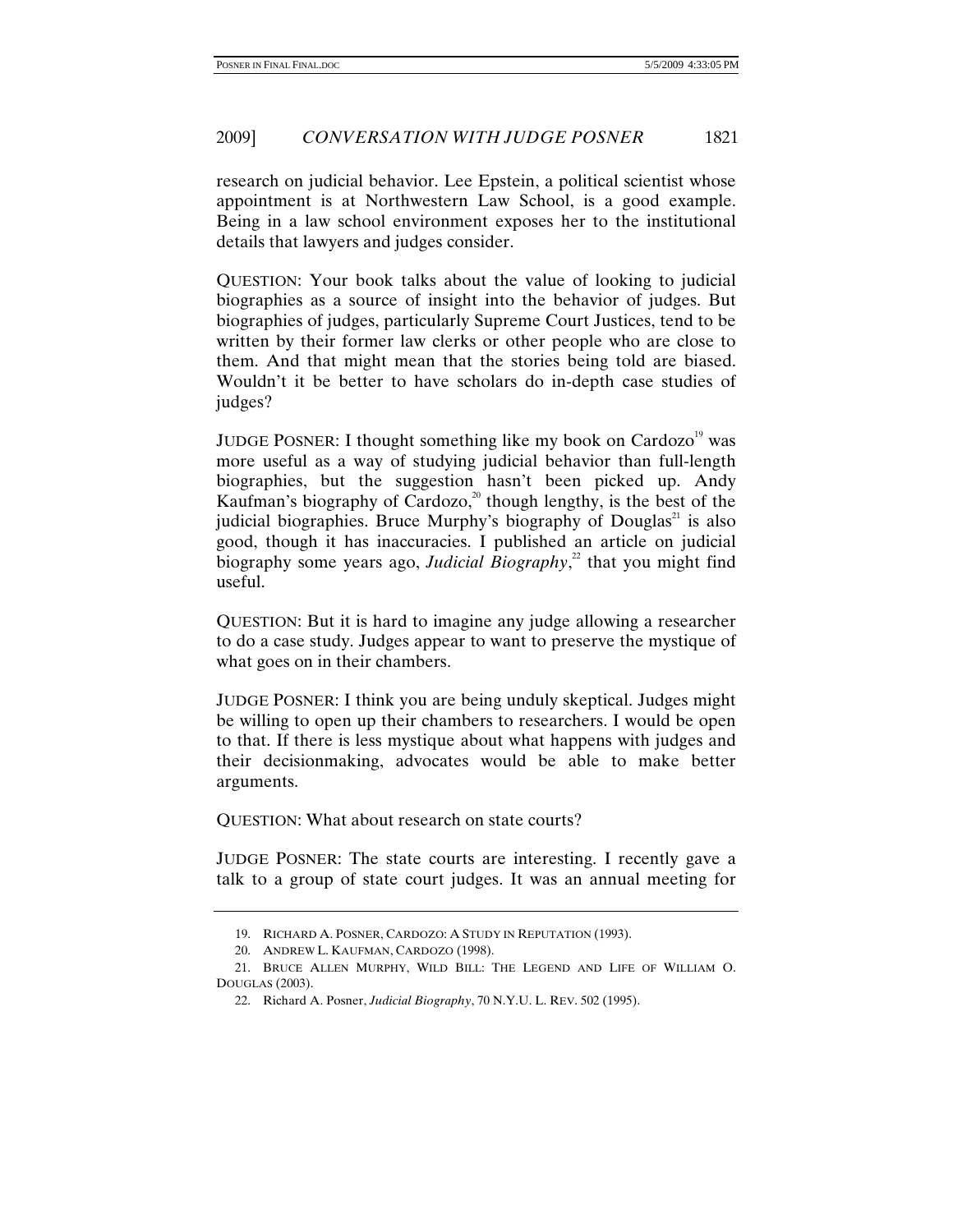state court judges and it was fascinating. They had this interesting and funny issue come up with respect to elections of judges. Imagine you are the judge in a county and you can be assigned to another county. If it is the period before an election, some of the judges said, you will want to get assigned elsewhere. The goal, if you are standing for reelection, is to avoid scrutiny. The goal in getting elected is to avoid negative attention, to be invisible. Apparently, the incentives are not to affirmatively show that one is doing a good job. The incentives are to avoid being blamed for the decision on some case in the short period before an election where people are paying at least some attention. Most of the time, there is no attention paid.

There is another angle on the study of judges that came up in my conversations with these state judges. Some judges asked me about specialized business courts and whether they were a good thing. The question, therefore, is one on how to study and compare those jurisdictions where there are business courts and those where there are not. It may be that there is less removal to federal district courts in contexts where there is the availability of a specialized business court. Or, there may be a greater fraction of people who choose arbitration in their contracts. It would be interesting to find out whether local businesses know about the quality of their local judiciary. Do they care? Lots of specialized business judging is just a timing thing.

QUESTION: You have been writing about judicial behavior for over three decades. In your early articles on judicial behavior, you typically had clear and simple models of judicial behavior. The model you describe in this book is so much more complicated. Have your views about judges and judging changed significantly since those early articles?

JUDGE POSNER: After thirty years, my views have changed significantly. I'll give you an example. Bill Landes and I wrote about diversity jurisdiction years ago. One sentence in the draft said something about judges not working hard. I changed it, said it was obviously false. I had clerked and had observed that some judges didn't work that hard, but I thought that others worked hard, surely they must have been. I was just deceived.

I also exaggerated the formalist commitments of judges in those early articles. Law clerks come away with a very unrealistic view of judges.